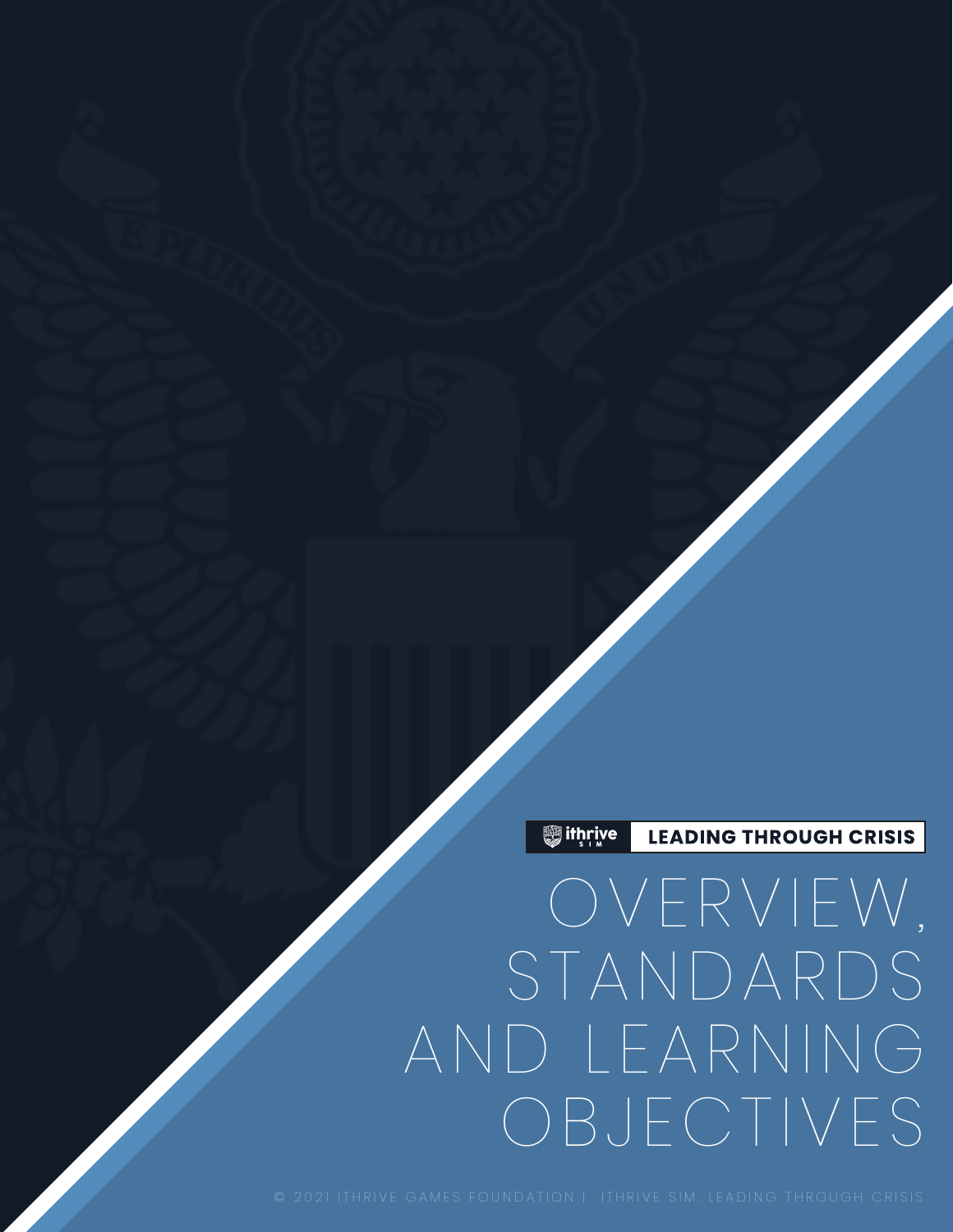# **TABLE OF CONTENTS**

# LEADING THROUGH CRISIS AT A GLANCE

[An overview of the purpose, core features, and implementation](#page-2-0)  basics of *iThrive Sim: Leading Through Crisis*.

# LEARNING OBJECTIVES

[This guide outlines the simulation's learning objectives.](#page-4-0)

## STANDARDS

This guide outlines the national and state-level Social and [Emotional Learning, Social Justice, Civics, and English Language](#page-5-0)  Arts standards that this simulation aligns with.

## DECISION-MAKING RUBRIC

[A rubric that teachers and students can use to evaluate and build](#page-10-0)  awareness of key civic and social and emotional skills students practice during the simulation.

**To view a black and white, printer-friendly version of this packet, click [here.](https://ithrivegames.org/wp-content/uploads/2021/06/LTC-Packet-1-Overview-PF.pdf)**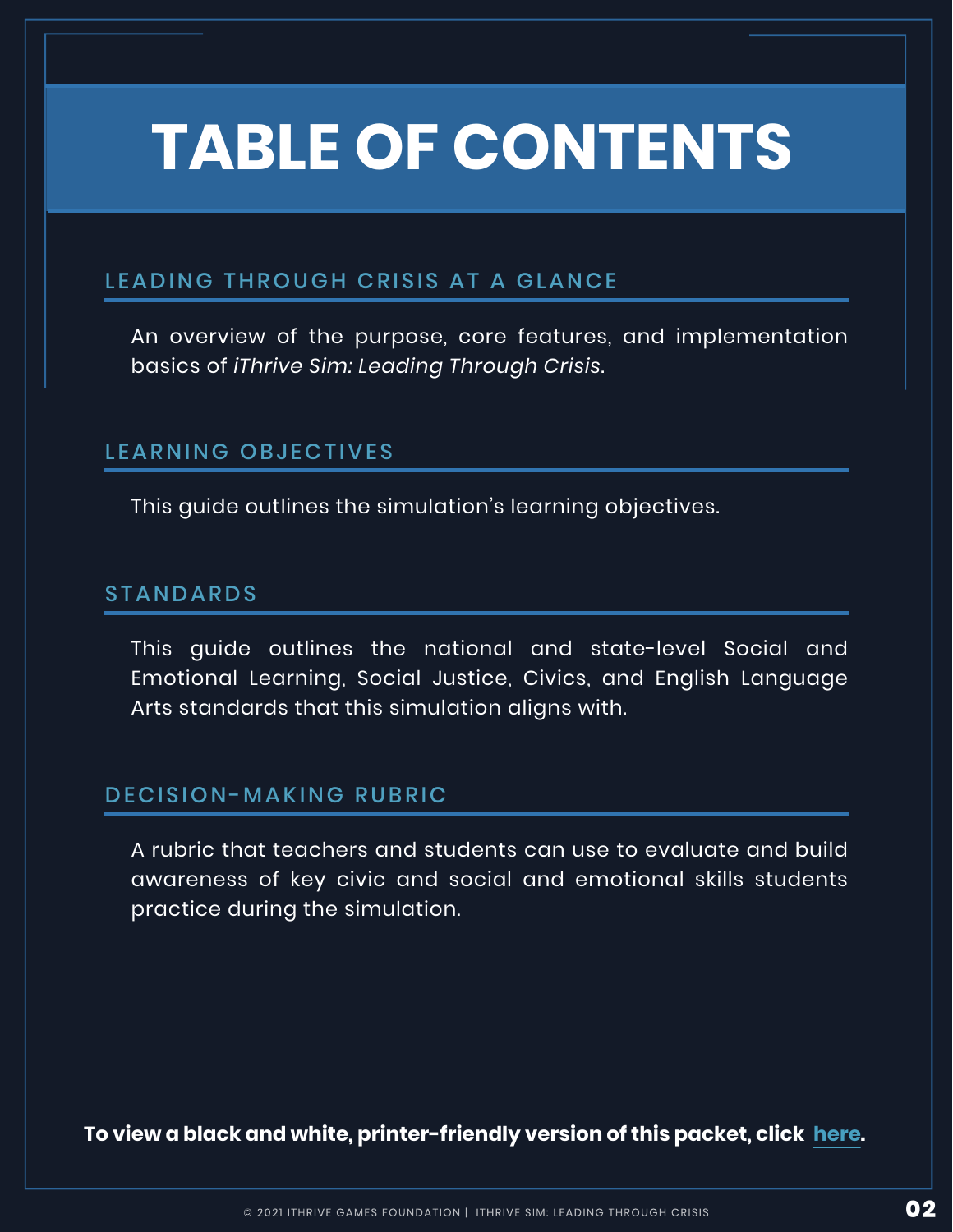#### <span id="page-2-0"></span>**ITHRIVE SIM: LEADING THROUGH CRISIS**



# TEACHER PREP**LEADING THROUGH CRISIS AT-A-GLANCE**



### **WHAT IS ITHRIVE SIM: LEADING THROUGH CRISIS?**

Groundbreaking legislation is about to be passed. An international incident is on the horizon. Then, a crisis shocks the nation. *iThrive Sim: Leading Through Crisis* invites high school students into the room where it happens. Playing the role of cabinet members and White House staff, students will respond to domestic and international incidents during a crisis situation. They will make high-stakes decisions, with the fate of the country in their hands.

This role-playing simulation is designed to encourage "learning by doing." It provides students with the tools, techniques, resources, and motivation to decide for themselves. To do so, they use data, primary source documents, and their own values and communication skills to guide them. *iThrive Sim: Leading Through Crisis* was designed for virtual classrooms but can also be played in person without video conferencing software.

## **ROLE OF THE TEACHER**



In *iThrive Sim: Leading Through Crisis*, your students control the conversation and make the decisions. The role of the teacher is to:

- Prepare students to engage in and learn from the simulation.
- Launch and run the simulation from the *iThrive Sim* platform (unless *iThrive Sim* staff is doing this for you).
- Observe the simulation live or if that is not possible, via a recording.
- Guide students in debriefing the simulation.
- Support students to process personal and  $\bullet$ societal connections to the scenario's content using trauma-sensitive practices.





The *iThrive Sim* platform is web-based and device-agnostic. It will work anywhere you have WiFi. You can use any device. It does require 1:1 devices for the teacher and each student, as well as video conferencing software, such as Zoom, if offered virtually. Players on mobile phones will need to toggle between the two applications.

**TIP FOR REMOTE PLAY:** For players using one screen, please advise them to size the *iThrive Sim: Leading Through Crisis* game window to at least half the screen size (using the other half for the video conferencing software) so they can see the whole platform.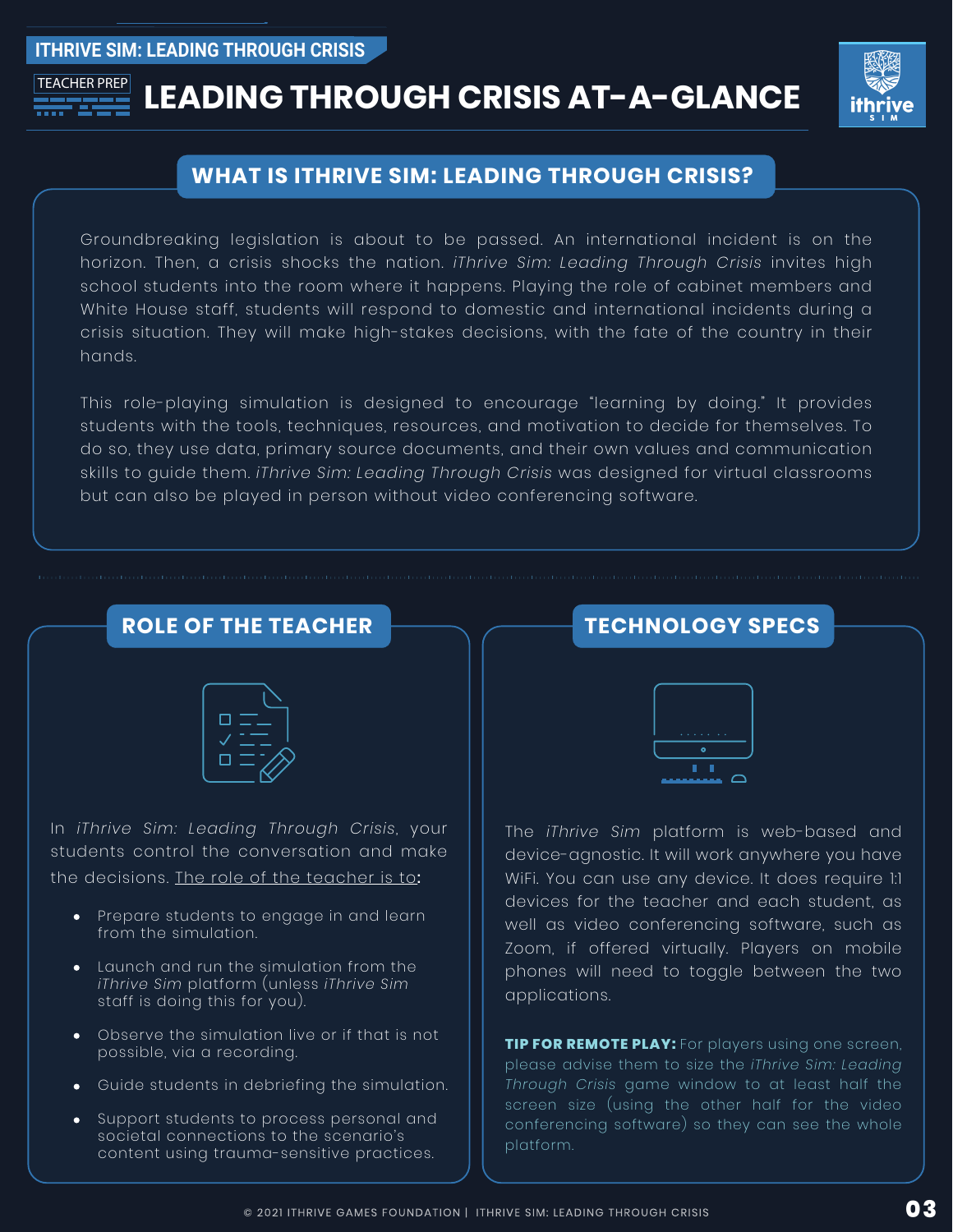# **CLASSROOM SETUP**



*iThrive Sim: Leading Through Crisis* was designed to be played by six students, virtually or in person.

Classes can be divided into groups of six to play.

# **HOW LONG DOES IT TAKE?**

Including in-class prep work and debrief, plan to devote approximately four to five class periods of 45 minutes each to teaching *iThrive Sim: Leading Through Crisis*.

### SAMPLE SCHEDULE FOR 45-MINUTE CLASS PERIODS

| <b>MONDAY</b> | <b>TUESDAY</b>           | <b>WEDNESDAY</b>                                                            | THURSDAY                 | <b>FRIDAY</b>                          |
|---------------|--------------------------|-----------------------------------------------------------------------------|--------------------------|----------------------------------------|
| <b>PREP</b>   | EPISODE 1<br>AND DE-ROLE | <b>BETWEEN-EPISODES</b><br><b>REFLECTION AND</b><br><b>STRATEGY SESSION</b> | EPISODE 2<br>AND DE-ROLE | <b>CAMPFIRE AND</b><br>SELF-EVALUATION |

Allow extra time for other curricular content you choose to use to set up and extend the learning from the simulation. We offer suggested activities, or you may use whatever content best meets your needs.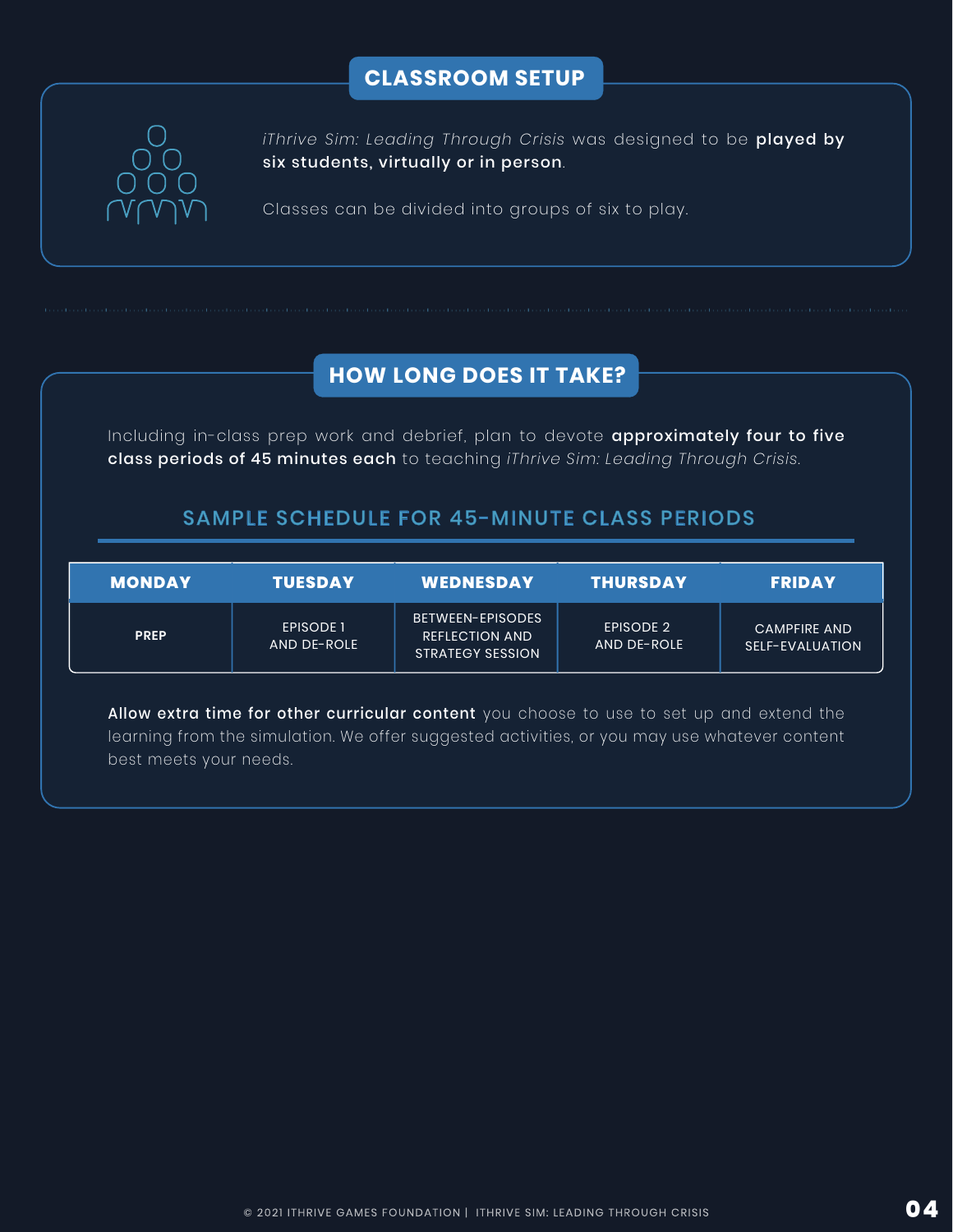<span id="page-4-0"></span>**ITHRIVE SIM: LEADING THROUGH CRISIS**

# **LEARNING OBJECTIVES**



# In *iThrive Sim: Leading Through Crisis*, students will be able to:

- Describe the purpose of a U.S. president's cabinet.  $\blacksquare$
- Describe the content and purpose of the 25th  $\blacksquare$ Amendment.
- Describe the content and purpose of the Presidential  $\blacksquare$ Succession Act of 1947.
- Understand why evolving situations cannot always be  $\blacksquare$ easily or directly addressed by the Constitution as it is written.
- Practice making high-stakes decisions with  $\blacksquare$ far-reaching consequences under time pressure.
- Demonstrate self-management while under stress.  $\blacksquare$
- Collaborate with others who have different immediate  $\blacksquare$ goals than they do.
- Practice clear communication.  $\blacksquare$
- Summarize a decision-making approach, including  $\blacksquare$ exploring pros and cons for a set of choices and thinking about the impact of including or omitting the perspectives of different individuals and groups.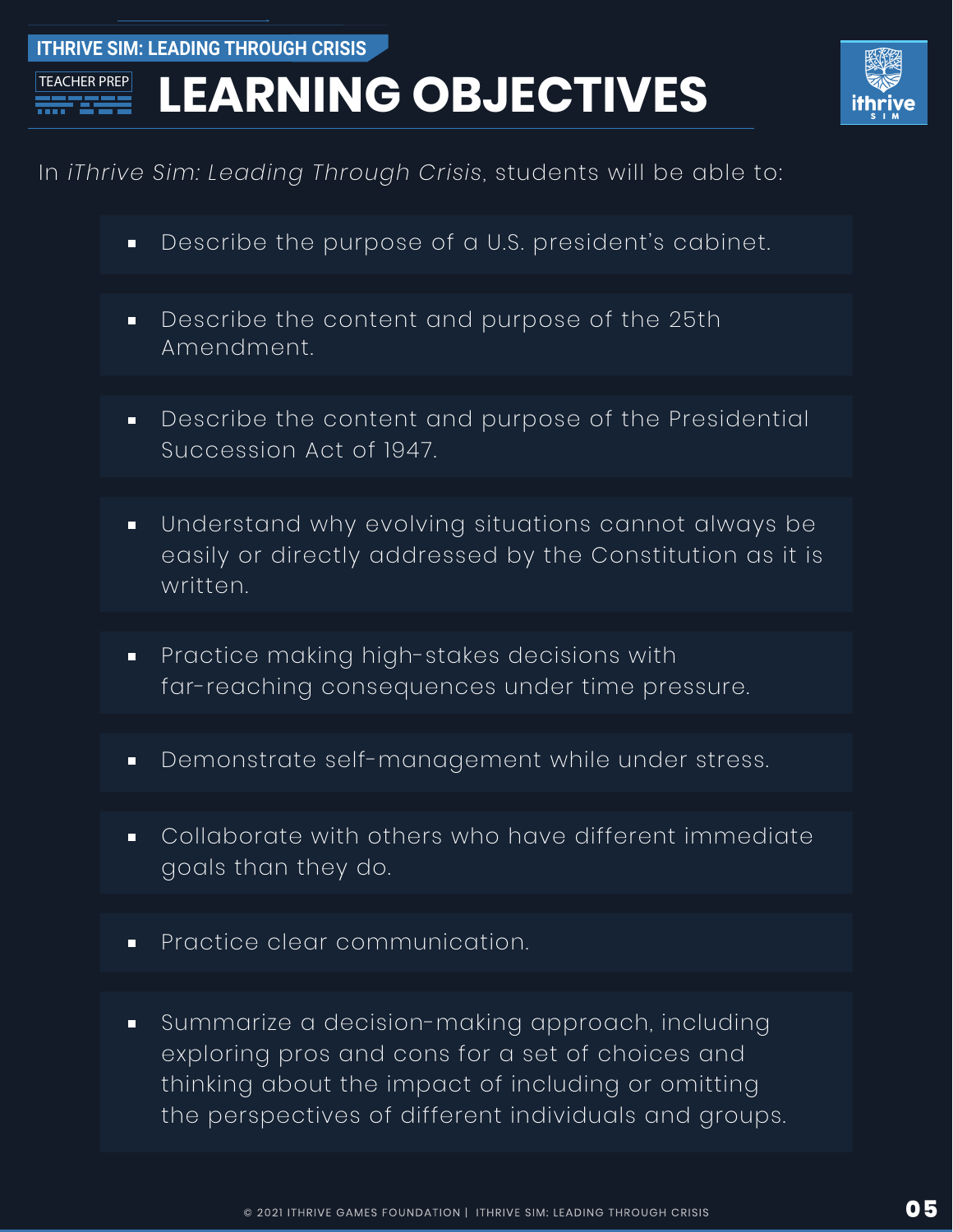<span id="page-5-0"></span>**ITHRIVE SIM: LEADING THROUGH CRISIS**

# **STANDARDS ALIGNMENT TEACHER PREP**



*iThrive Sim: Leading Through Crisis* meets the standards outlined below, including CASEL-aligned Social and Emotional Learning (SEL) standards; Learning for Justice Social Justice Standards; national College, Career, and Civic Life (C3) Framework standards; California's History-Social Science content standards; and Common Core English Language Arts (ELA) Standards for History/Social Studies. We begin with Social and Emotional Learning standards because grounding learning experiences in SEL enhances relationships and engagement, ultimately supporting mastery of content.

#### **SOCIAL AND EMOTIONAL LEARNING (SEL) STANDARDS**

*iThrive Sim: Leading Through Crisis* aligns to standards for each of the [Core SEL Competencies:](https://casel.org/core-competencies/) Self-awareness, self-management, social awareness, responsible decision-making, and relationship skills. Specific standards language is from the Minnesot[a K-12 SEL Standards.](https://education.mn.gov/MDE/dse/safe/social/imp/)

#### **SELF-AWARENESS**

- Describe how external events or internal thoughts can trigger multiple emotions.
- Advocate for the rights of self and others.  $\bullet$

#### **SELF-MANAGEMENT**

- Practice strategies for recognizing and coping with stress/distress.  $\bullet$
- Evaluate how one's own behaviors influence the environment and society.
- $\bullet$ Analyze if one is behaving in line with ethical values and adjust accordingly.

#### **SOCIAL AWARENESS**

Ask questions of others to deepen understanding of the perspective of others.

#### **RESPONSIBLE DECISION-MAKING**

- Demonstrate ability to consider personal responsibility, social norms, safety concerns and ethical standards in making decisions.
- Assess lessons learned from past experiences and mistakes when making decisions.
- Regularly demonstrate use of systematic decision-making, by identifying a decision, gathering information, and assessing alternative resolutions.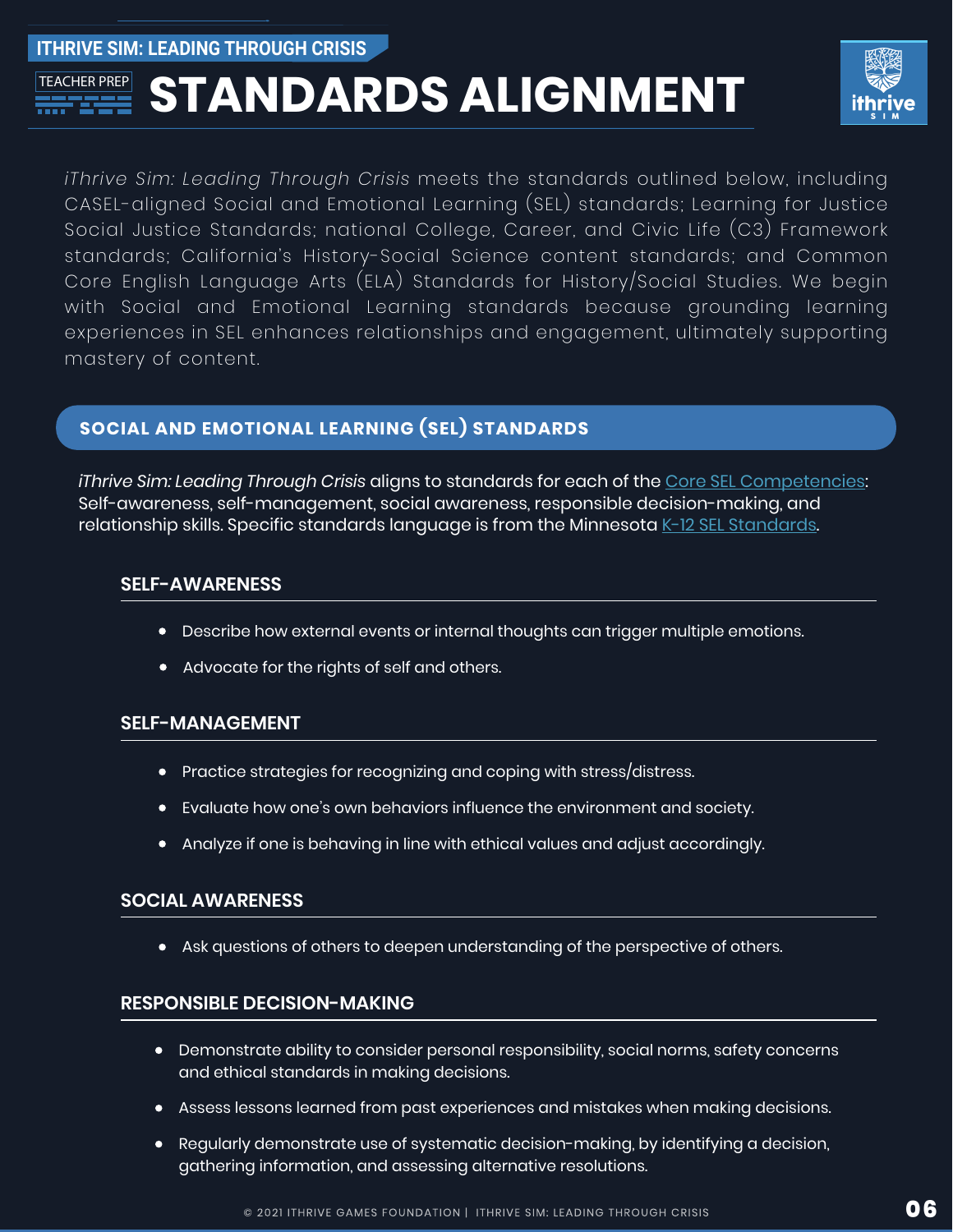- $\bullet$  Identify and ask systematic questions that clarify various points of view and lead to the best solution.
- Analyze and evaluate evidence, arguments, claims, and beliefs to inform effective decisions.
- Describe and apply negotiation skills.

#### **RELATIONSHIP SKILLS**

- Create positive group dynamics to move group efforts forward.
- Use assertive communication to get needs met without negatively impacting others.

#### **LEARNING FOR JUSTICE: SOCIAL JUSTICE STANDARDS**

#### **DIVERSITY ANCHOR STANDARD #6**

Students will express comfort with people who are both similar to and different from them and engage respectfully with all people.

#### **JUSTICE ANCHOR STANDARD #14**

Students will recognize that power and privilege influence relationships on interpersonal, intergroup and institutional levels and consider how they have been affected by those dynamics.

#### **COLLEGE, CAREER, AND CIVIC LIFE (C3) FRAMEWORK SOCIAL STUDIES STANDARDS**

*iThrive Sim: Leading Through Crisis* aligns to [national C3 social studies standards](https://www.socialstudies.org/standards/c3) in Dimensions 1-4 for grades 9-12.

#### **DIMENSION 1: DEVELOPING QUESTIONS AND PLANNING INQUIRIES**

Determine the kinds of sources that will be helpful in answering compelling and supporting questions, taking into consideration multiple points of view represented in the sources, the types of sources available, and the potential uses of the sources. **D1.5.9-12**

#### **DIMENSION 2: APPLYING DISCIPLINARY CONCEPTS AND TOOLS**

#### **CIVICS**

Explain how the U.S. Constitution establishes a system of government that has powers, responsibilities, and limits that have changed over time and that are still contested. **D2.Civ.4.9-12**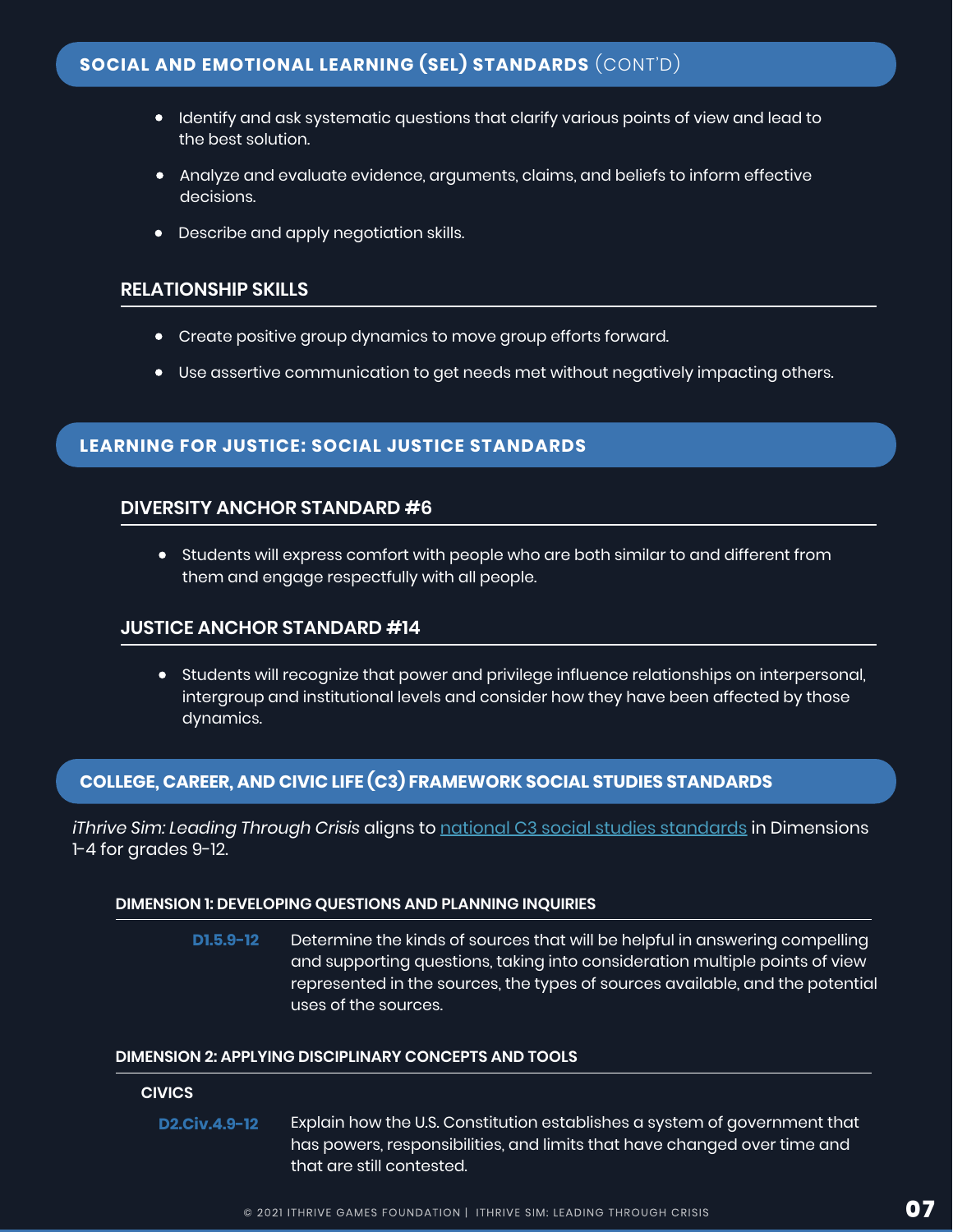| <b>D2.Civ.7.9-12</b>  | Apply civic virtues and democratic principles when working with others.                                                                                                                             |  |
|-----------------------|-----------------------------------------------------------------------------------------------------------------------------------------------------------------------------------------------------|--|
| <b>D2.Civ.9.9-12</b>  | Use appropriate deliberative processes in multiple settings.                                                                                                                                        |  |
| <b>D2.Civ.10.9-12</b> | Analyze the impact and the appropriate roles of personal interests and<br>perspectives on the application of civic virtues, democratic principles,<br>constitutional rights, and human rights.      |  |
| <b>GEOGRAPHY</b>      |                                                                                                                                                                                                     |  |
| D2.Geo.2.9-12         | Use maps, satellite images, photographs, and other representations to<br>explain relationships between the locations of places and regions and<br>their political, cultural, and economic dynamics. |  |
| <b>HISTORY</b>        |                                                                                                                                                                                                     |  |
| <b>D2.His.3.9-12</b>  | Use questions generated about individuals and groups to assess how the<br>significance of their actions changes over time and is shaped by the<br>historical context.                               |  |
| <b>D2.His.14.9-12</b> | Analyze multiple and complex causes and effects of events in the past.                                                                                                                              |  |

#### **DIMENSION 3: EVALUATING SOURCES AND USING EVIDENCE**

- Identify evidence that draws information directly and substantively from multiple sources to detect inconsistencies in evidence in order to revise or strengthen claims. **D3.3.9-12**
- Refine claims and counterclaims attending to precision, significance, and knowledge conveyed through the claim while pointing out the strengths and limitations of both. **D3.4.9-12**

#### **DIMENSION 4: COMMUNICATING CONCLUSIONS AND TAKING INFORMED ACTION**

| D4.1.9-12 | Construct arguments using precise and knowledgeable claims, with        |
|-----------|-------------------------------------------------------------------------|
|           | evidence from multiple sources, while acknowledging counterclaims and l |
|           | evidentiary weaknesses.                                                 |
|           |                                                                         |
|           |                                                                         |

Construct explanations using sound reasoning, correct sequence (linear or non-linear), examples, and details with significant and pertinent information and data, while acknowledging the strengths and weaknesses of the explanation given its purpose (e.g., cause and effect, chronological, procedural, technical). **D4.2.9-12**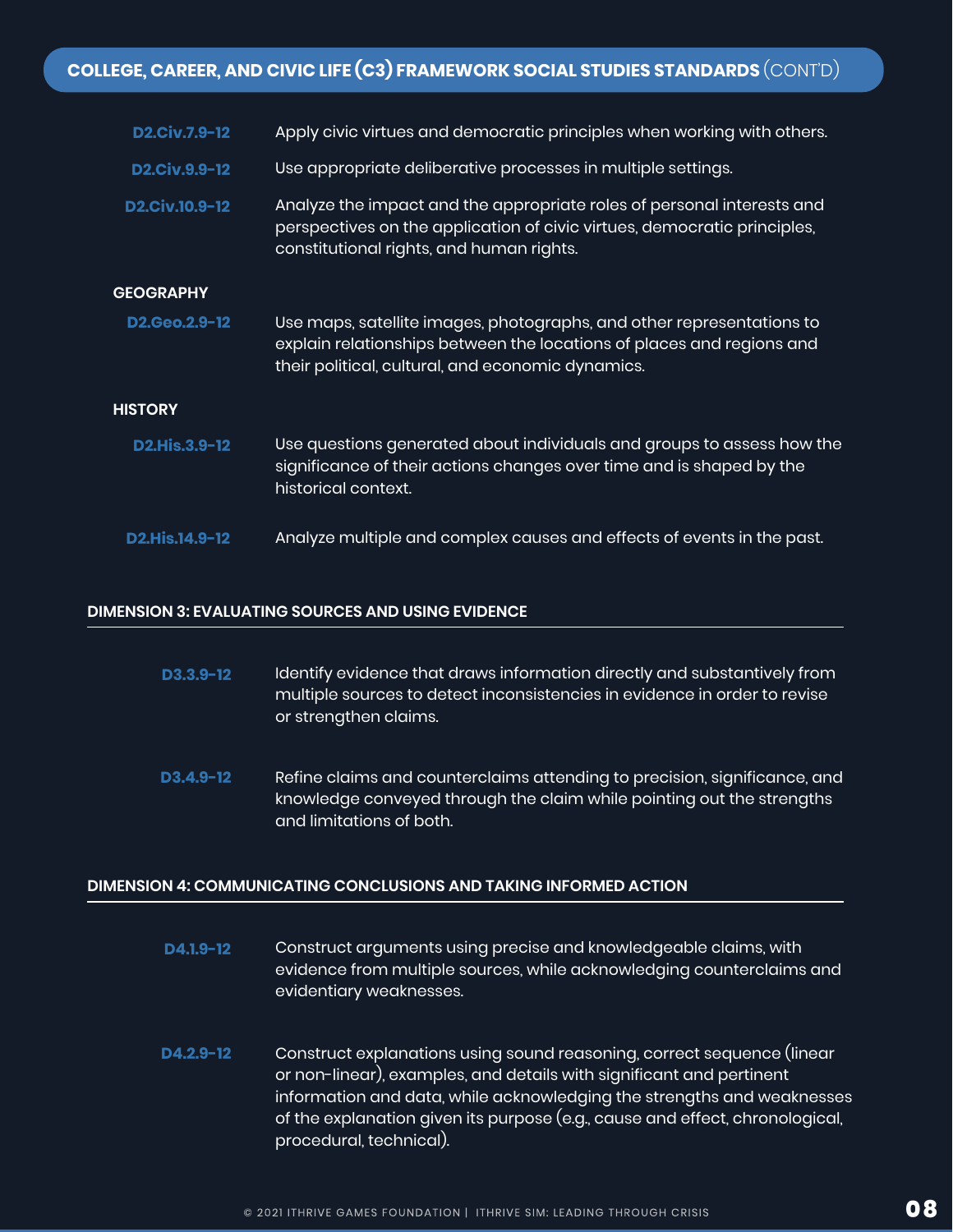# **COLLEGE, CAREER, AND CIVIC LIFE (C3) FRAMEWORK SOCIAL STUDIES STANDARDS** (CONT'D)

| $D4.2.9 - 12$ | Critique the use of claims and evidence in arguments for credibility.                                                                                                                                                                                                                                  |
|---------------|--------------------------------------------------------------------------------------------------------------------------------------------------------------------------------------------------------------------------------------------------------------------------------------------------------|
| $D4.5.9 - 12$ | Critique the use of the reasoning, sequencing, and supporting details<br>of explanations.                                                                                                                                                                                                              |
| D4.6.9-12     | Use disciplinary and interdisciplinary lenses to understand the<br>characteristics and causes of local, regional, and global problems;<br>instances of such problems in multiple contexts; and challenges and<br>opportunities faced by those trying to address these problems over<br>time and place. |
| D4.7.9-12     | Assess options for individual and collective action to address local,<br>regional, and global problems by engaging in self-reflection, strategy<br>identification, and complex causal reasoning.                                                                                                       |
| D4.8.9-12     | Apply a range of deliberative and democratic strategies and procedures<br>to make decisions and take action in their classrooms, schools, and<br>out-of-school civic contexts.                                                                                                                         |

#### **CALIFORNIA HISTORY—SOCIAL SCIENCE CONTENT STANDARDS**

*iThrive Sim: Leading Through Crisis* aligns to [12th grade History—Social Science Content](https://www.cde.ca.gov/BE/ST/SS/documents/histsocscistnd.pdf) [Standards for California Public Schools under the theme of Principles of American Democracy.](https://www.cde.ca.gov/BE/ST/SS/documents/histsocscistnd.pdf)

| <b>HS.12.PAD.12.3.2</b> | Explain how civil society makes it possible for people, individually or in<br>association with others, to bring their influence to bear on government<br>in ways other than voting and elections.                                      |
|-------------------------|----------------------------------------------------------------------------------------------------------------------------------------------------------------------------------------------------------------------------------------|
| HS.12.PAD.12.4.4        | Discuss Article II of the Constitution as it relates to the executive branch,<br>including eligibility for office and length of term, election to and removal<br>from office, the oath of office, and the enumerated executive powers. |
| <b>HS.12.PAD.12.8.3</b> | Explain how public officials use the media to communicate with the<br>citizenry and to shape public opinion.                                                                                                                           |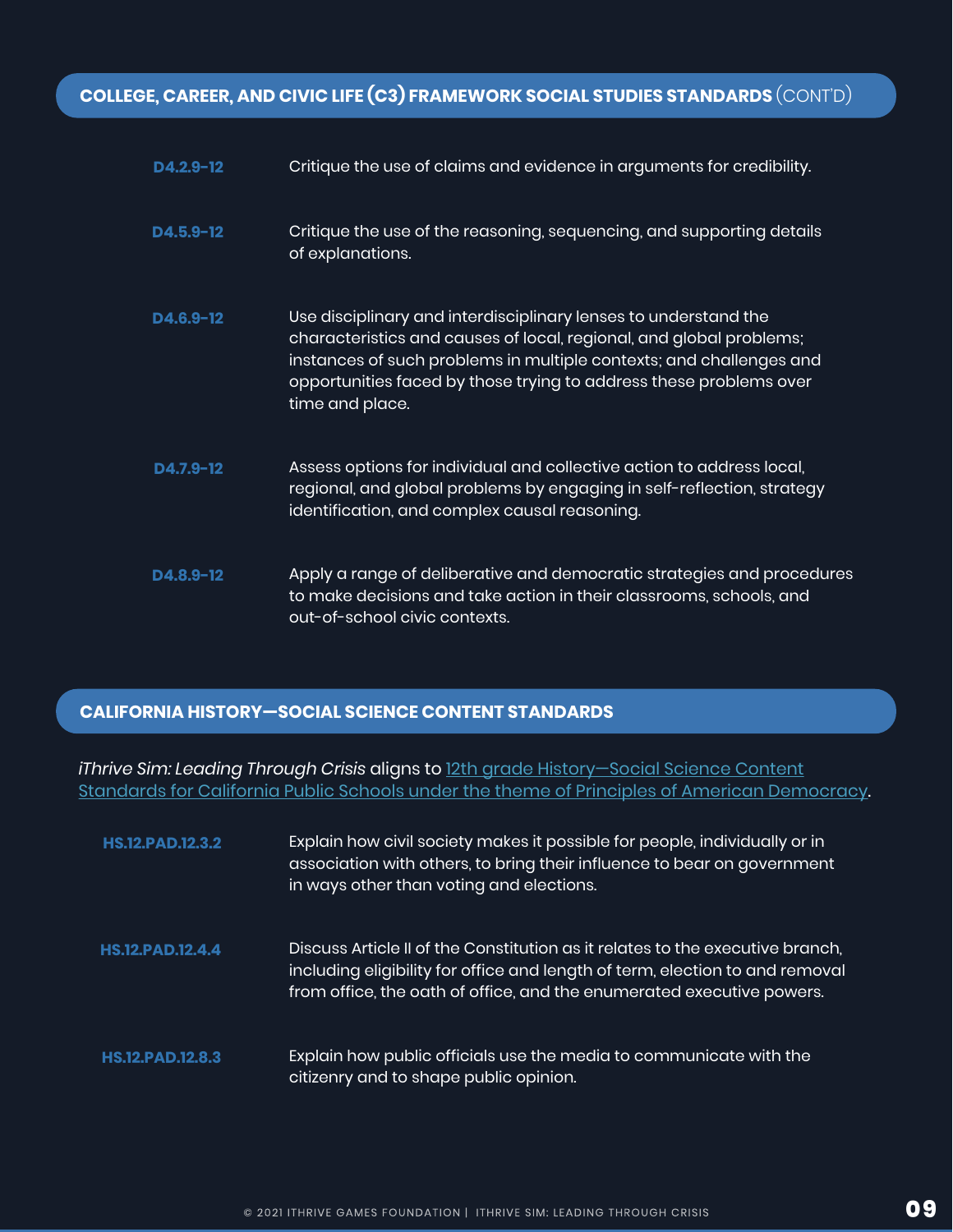# **COMMON CORE ENGLISH LANGUAGE ARTS (ELA) STANDARDS FOR HISTORY/SOCIAL STUDIES**

*iThrive Sim: Leading Through Crisis* aligns t[o 11th-12th grade Common Core English Language](http://www.corestandards.org/ELA-Literacy/RH/11-12/) [Arts \(ELA\) Standards for History/Social Studies.](http://www.corestandards.org/ELA-Literacy/RH/11-12/)

| CCSS.ELA-LITERACY.RH.11-12.2        | Determine the central ideas or information of a primary<br>or secondary source; provide an accurate summary that<br>makes clear the relationships among the key details<br>and ideas.                           |
|-------------------------------------|-----------------------------------------------------------------------------------------------------------------------------------------------------------------------------------------------------------------|
| <b>CCSS.ELA-LITERACY.RH.11-12.3</b> | Evaluate various explanations for actions or events and<br>determine which explanation best accords with textual<br>evidence, acknowledging where the text leaves<br>matters uncertain.                         |
| CCSS.ELA-LITERACY.RH.11-12.7        | Integrate and evaluate multiple sources of information<br>presented in diverse formats and media (e.g., visually,<br>quantitatively, as well as in words) in order to address a<br>question or solve a problem. |
| <b>CCSS.ELA-LITERACY.RH.11-12.8</b> | Evaluate an author's premises, claims, and evidence by<br>corroborating or challenging them with other information.                                                                                             |
| <b>CCSS.ELA-LITERACY.RH.11-12.9</b> | Integrate information from diverse sources, both primary<br>and secondary, into a coherent understanding of an idea<br>or event, noting discrepancies among sources.                                            |